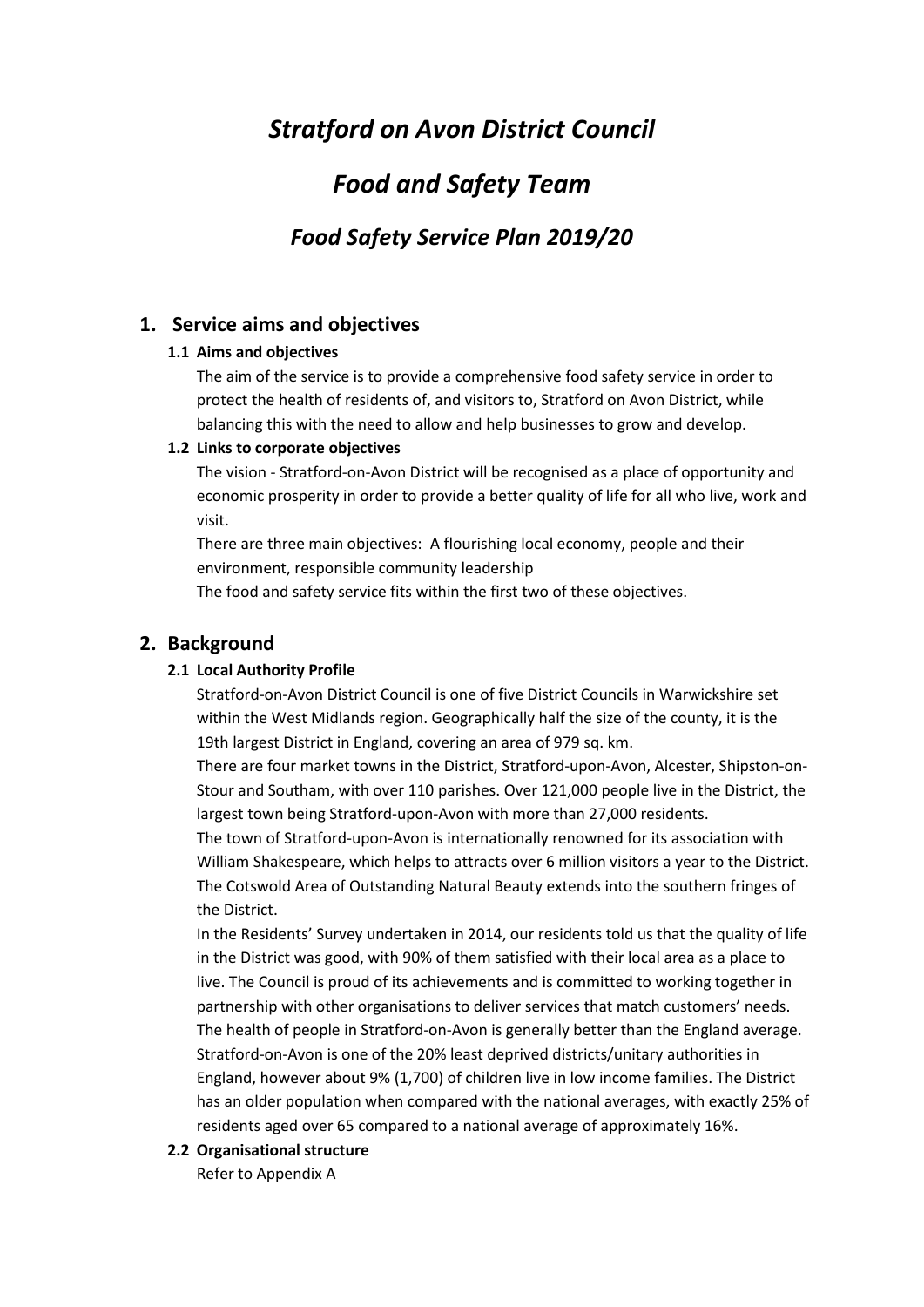#### **2.3 Scope of the service**

The food and safety service provides the full range of services detailed in section 3 inhouse, alongside the delivery of services relating to health and safety, no-smoking and control of non-foodborne infectious disease.

#### **2.4 Demands on the service**

At time of writing, the profile of establishments within the district is as follows:

Category A: 2

Category B: 79 Category C: 538

Category D: 739

Category E: 1211

Approved premises: 11

There are a number of specialist cheese producers and on-farm milk pasteurisers within the district that require help, support and oversight.

The town's status as a major tourist destination means that food establishments within the town have customers from around the world, which leads to any food poisoning outbreaks having an international dimension.

The service is provided between the hours of 08:45 to 17:15 Monday to Wednesday and 08:45 to 17:00 Thursday and Friday. Officers work outside these hours when required by prior arrangement. The service can be accessed in person at the Council's reception, by telephone, email, eForm and letter.

#### **2.5 Regulation policy**

The Council has an enforcement policy which is followed when taking decisions over the appropriate course of action for breaches of legislations.

## **3. Service delivery**

#### **3.1 Interventions at establishments**

The Council follows the inspection schedules dictated by the risk ratings detailed in the Food Law Code of Practice. For this year, this will require the following number of inspections:

Category A: 2

Category B: 34

Category C: 166

Category D: 243

Category E: 427

Approved premises: 11

Plus any outstanding inspections carried-over from the previous year, and new registrations during the year (around 100 anticipated)

Category C & D premises that achieved a 5 rating at their last inspection will be subject to partial inspection (unless matters of evident concern dictate otherwise). Other

Category A-D (inclusive) premises will be subject to full inspection. Alternative

enforcement strategies will be used for Category E premises.

All newly-registered premises will be physically inspected.

It is anticipated that this work will give rise to approximately 100 revisits (~25% of A-D) to ensure compliance following routine inspection.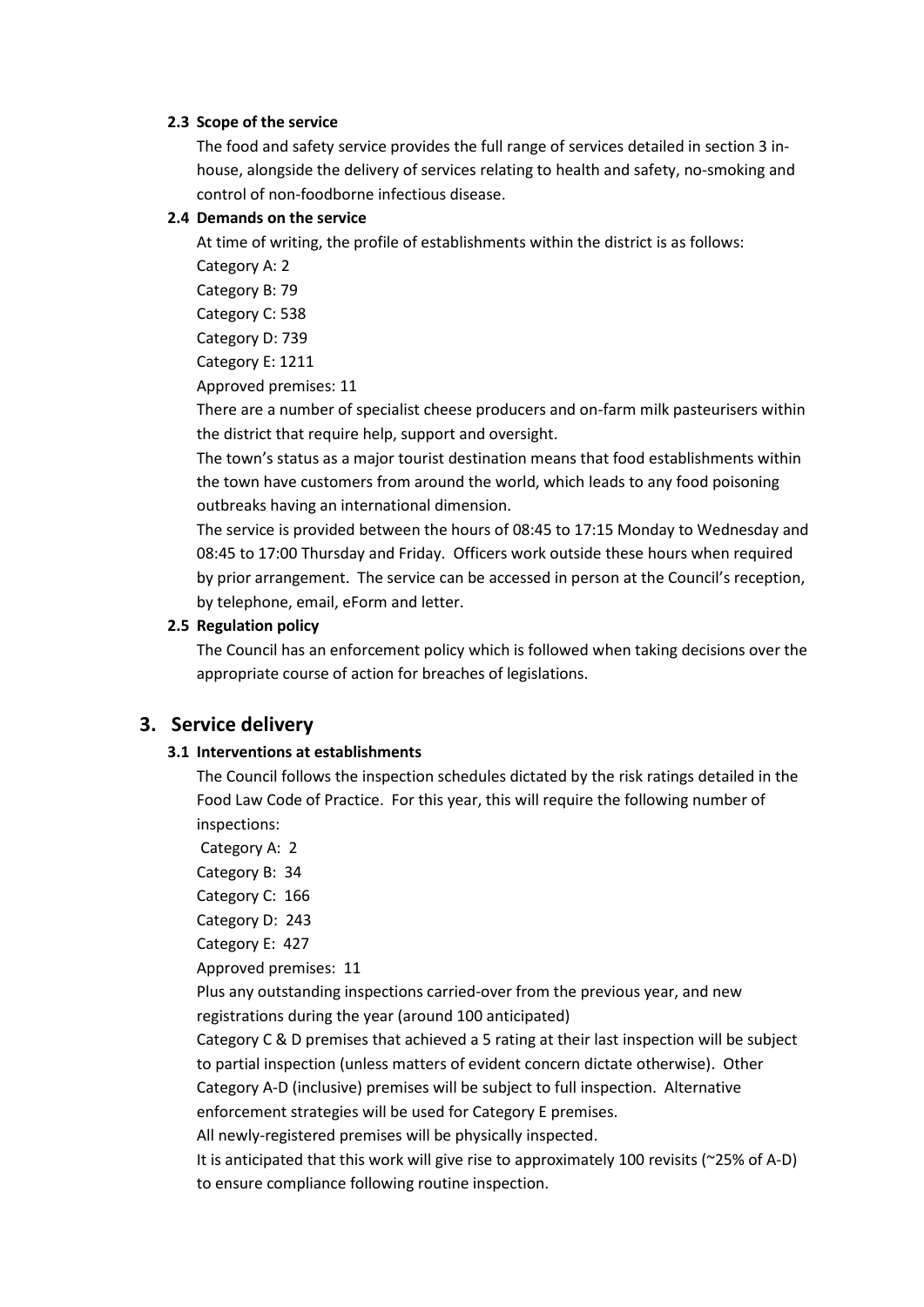In addition to these inspections we will carry-out visits to outstanding premises identified as high risk for compliance with regulations relating to allergens to provide advice and education.

### **3.2 Complaints**

We will deal with complaints made about standards in, products bought from, or alleged food poisonings arising from, food businesses within our district in accordance with our published service standards.

In 2018-19 we received 369 complaints about premises within our district.

#### **3.3 Home Authority and Primary Authority scheme**

We do not have any Home or Primary Authority partnerships and do not currently have resources in order to support one, but we would consider any approach made by a business to provide one.

#### **3.4 Advice to business**

We are committed to providing advice to businesses at all stages of their development, in order to help them operate safely and profitably and within a level playing field of competition where businesses that don't comply with the law don't gain a competitive advantage. Our website contains easily accessible information tailored to business needs. We contribute to the Better Business for All initiative. We proactively offer advice visits to relevant newly-registered businesses prior to their first inspection.

#### **3.5 Sampling**

We will carry-out sampling according to the national programme, where it is indicated as part of an outbreak investigation, and where it helps establishing businesses. It is our aim to carry-out 6 sampling days through the course of the year. Samples are analysed by Public Health England in their laboratories (precise arrangements liable to change).

#### **3.6 Control and investigation of outbreaks and food related infectious disease**

We respond to notifications of foodborne infectious disease following the regional protocol for the investigation of gastrointestinal disease and work with colleagues in Public Health England to establish outbreak control teams and contribute appropriately. In 2018-19 we received 143 notifications of foodborne infectious disease.

#### **3.7 Safety incidents**

We respond to safety incidents reported by the FSA as directed.

### **3.8 Liaison with other organisations**

We are part of the Coventry and Warwickshire Food Liaison Group We work with Public Health England in the investigation of cases of foodborne infectious disease.

We have informal resilience arrangement with other Warwickshire authorities to cover times of service stress, such as outbreak investigations, and our Environmental Protection Team can provide cover in emergencies.

We subscribe to RIAMS for up-to date generic procedures.

## **3.9 Promotional work and other non-official control interventions** None identified.

#### **4. Resources**

**4.1 Financial allocation**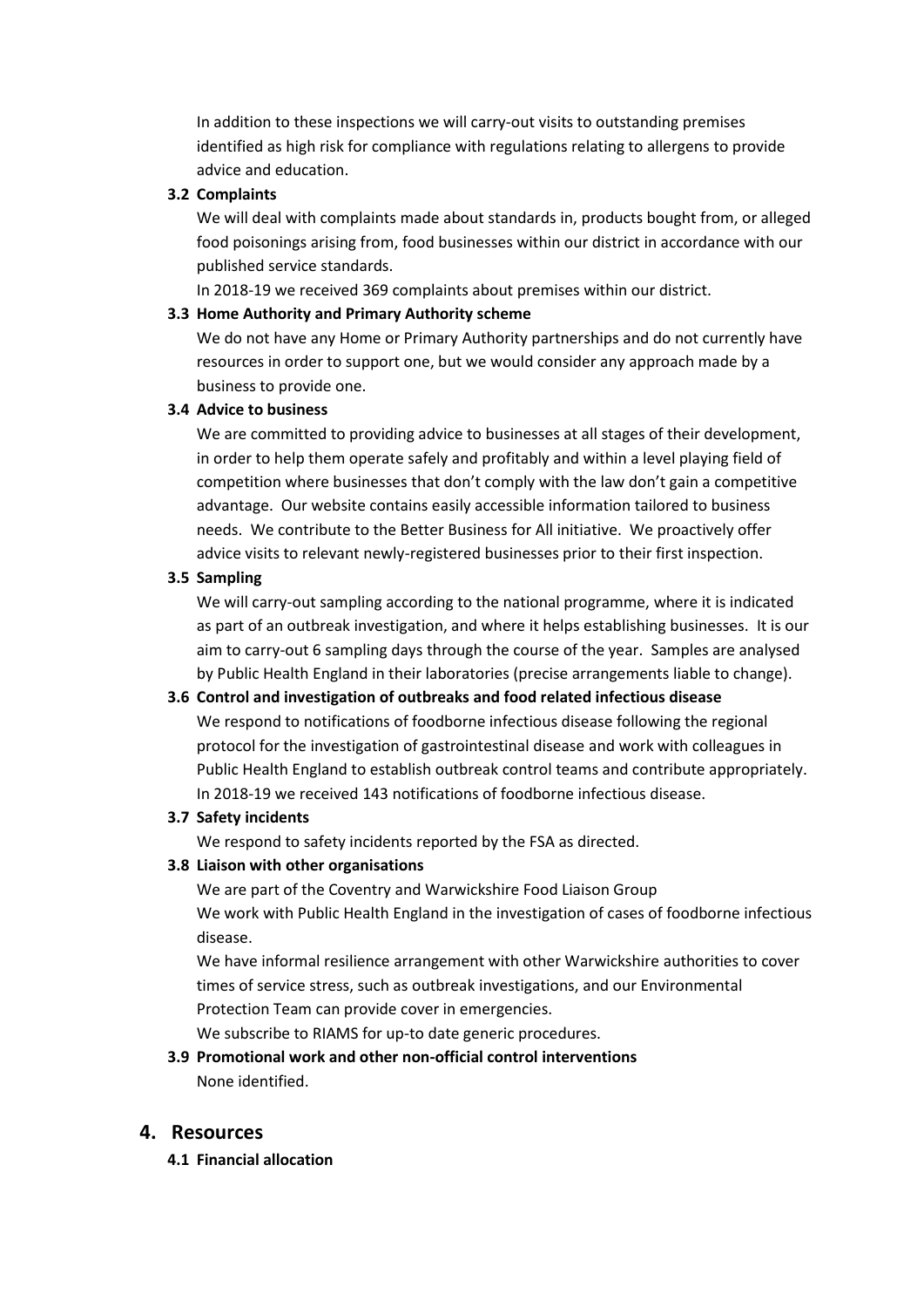The service has a budget of c£370k, split approximately 80% food safety, 20% health and safety.

### **4.2 Staffing allocation**

1 FTE - Team Leader (Food & Safety); EHRB-registered EHP with 9 years' postqualification experience

0.6 FTE – EHO; EHRB-registered EHP with 10 years' post-qualification experience 1.0 FTE - Food and Safety Officer; EHRB-registered EHP with 3 years' post-qualification experience and 10 years' experience following completion of the Higher Certificate in Food Premises Inspection.

0.6 FTE – Food and Safety Officer; EHRB-registered EHP with 18 years' post-qualification experience

1.0 FTE – Technical Officer; working toward qualification (currently undertaking Higher Certificate in Food Premises Inspection) under supervision of qualified officers 1 FTE - Technician providing support, shared with the Environmental Protection Team

From within that allocation, approximately 1 FTE will carry out H&S work.

## **4.3 Staff development plan**

Officers will maintain their registration through attending CPD accredited events. Good practice is shared during monthly team meetings.

The Technical Officer is attending the Higher Certificate in Food Control.

## **5. Quality assessment**

#### **5.1 Quality assessment and internal monitoring**

The service will be monitored by the Food and Safety Team Leader in both qualitative and quantitative senses. The team meets monthly which includes discussion of important issues, staff have one-to-ones with the Team Leader and staff appraisals are carried-out annually.

The service was subject to inter-authority audit in March 2018, and further interauthority audits are scheduled during 2019/20. The service was also audited internally during December 2018.

## **6. Review**

#### **6.1 Review against the service plan**

This will be monitored and reported back to the Head of Service and Regulatory Committee quarterly.

## **6.2 Identification from any variation from the service plan**

To be identified during the year. The plan may change if material information or intelligence comes to light during the year that leads to officer time being more productively spent on other food enforcement activities.

#### **6.3 Areas of improvement**

The service's procedures will be reviewed and amended where necessary. Service improvements are discussed at monthly team meetings.